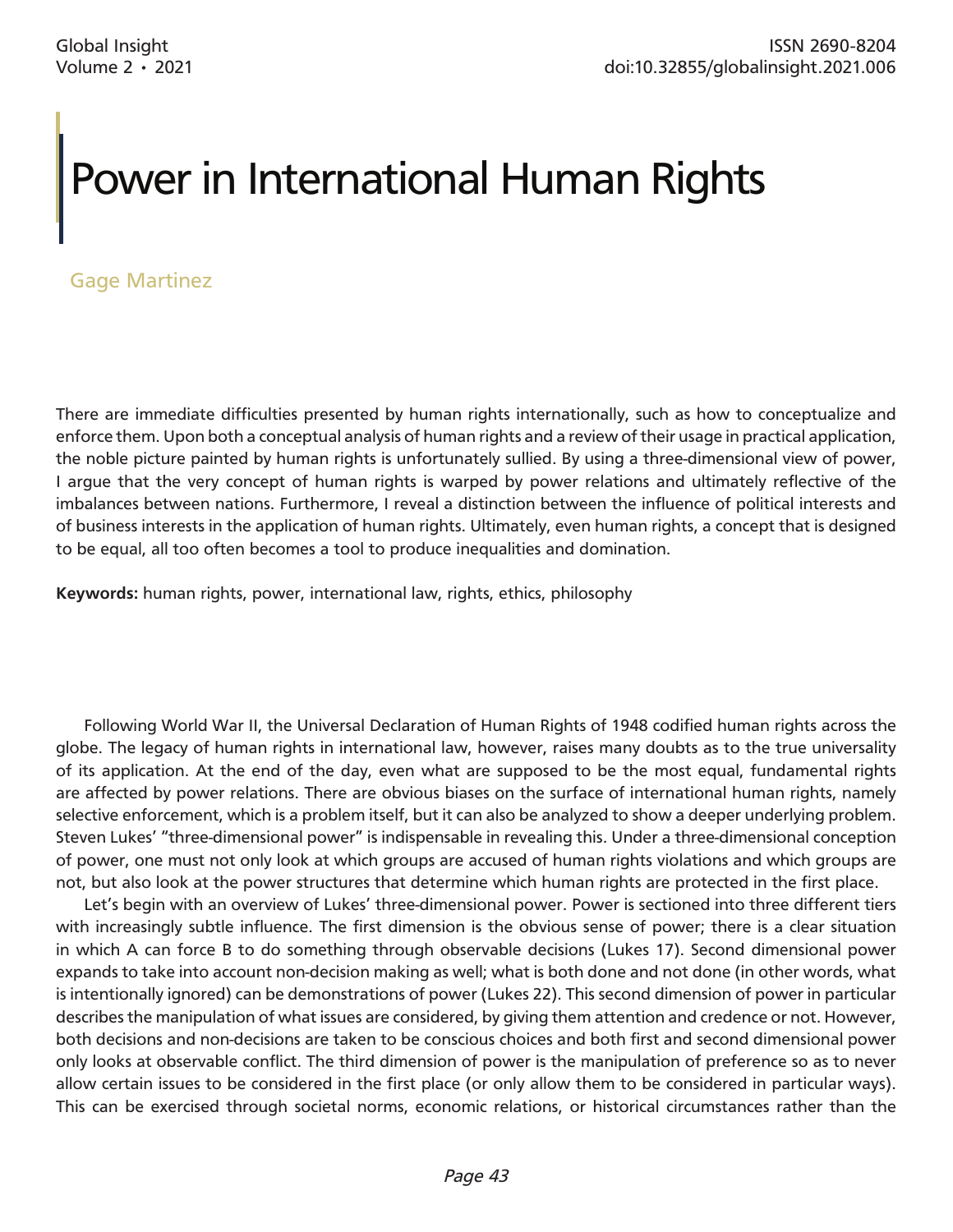### Page 44 GAGE MARTINEZ

decisions of individual agents (Lukes 28). There are more aspects of each dimension, but these are the relevant senses for this discussion.

Historically, human rights only arose in the form we understand around the mid-20th century. In a very reductive way, they could be summarized as natural rights' application to international law. This means that human rights are the fundamental rights afforded to all people and are inalienable. To get a sense for it, here are some rights that were listed in the Universal Declaration of Human Rights in 1948: the right to life, liberty, security, freedom of movement, work, governmental representation, free education, and health. To this day, there is much debate over which rights are human rights as well as the breadth to which they extend.

Human rights have served primarily to give a foundation for international law. Subsequently there is a large body of law dealing directly with human rights and how they are upheld by various international institutions through declarations and conventions. The difference between these two concepts lies in the degree to which they are binding. Declarations, like the Universal Declaration of Human Rights, have no enforcement power but are frequently used as a guide by all nations to make claims about human rights. The degree to which declarations are respected by a nation varies, mostly in accordance with how well the nation can get away with violating them. Conventions are the legally binding documents that are much more tightly written and focus on specific rights, such as freedom from torture or slavery. Most are under the purview of the UN, and in the rare case they actually go into effect, the International Court of Justice has jurisdiction. The question of jurisdiction is an important one, particularly regarding universal jurisdiction. Universal jurisdiction claims that any court can prosecute violations of international law; for example Nigeria's court could prosecute Israeli leaders for human rights violations if there was universal jurisdiction. We will return to universal jurisdiction when analyzing power.

It should not come as a great surprise that there are biases in the application of international law, particularly when it comes to human rights. If one looks, it is easy to find clear discrepancies in who gets punished for human rights violations and who does not. These will be demonstrations of the second dimension of power in play. The primary Non-Governmental Organization (NGO) in matters of international human rights is the Human Rights Watch (HRW). HRW acts as a sort of beacon that illuminates human rights violations. It has no power of enforcement itself, but nations around the world look to HRW for information regarding the abuses of human rights that occur around the globe. The funding of HRW should hint at what gets highlighted and what does not. In 2009, out of the \$44 million in public donations they received, nearly 75% of their donations came from North America, nearly 25% from Western Europe, with the remaining 1% being from the rest of the world. Perhaps as a result of this, the HRW has been accused of "[furthering] capitalist values and [discrediting] governments seeking socialist alternatives" (Leech). A shining example is their claim that Venezuela under Hugo Chavez was "the most abusive nation" in Latin America, releasing an extensive report greatly overstating the human rights abuses. Colombia, on the other hand, has such a gross record that there is no conceivable competition between them and Venezuela under Chavez. There is little doubt that this helped lead to the sanctions that have ravaged Venezuela since then.

Perhaps the worse issue is when human rights violations are recognized but conveniently ignored. There is a saddeningly large pool of examples to pull from. Saudi Arabia has a notably poor history of human rights overall, but there is a fine example from recent memory. I am referring to the assassination of the journalist and outspoken critic of the Saudi royal family, Jamal Khashoggi, by the Saudi government. The response of the international community was that of nearly universal condemnation, and yet there were no attempts to put any international law into effect. One would expect that openly assassinating dissidents would motivate embargoes, sanctions, or at least some form of indirect punishment. The actual result is to the contrary. The Trump administration began sharing sensitive nuclear data with Saudi Arabia just sixteen days after the assassination; furthermore, President Trump vetoed three bills aimed at suspending an \$8.1 billion arms deal with them. Canada's government stated that it would suspend its pending \$13 billion deal, but has since proceeded with it.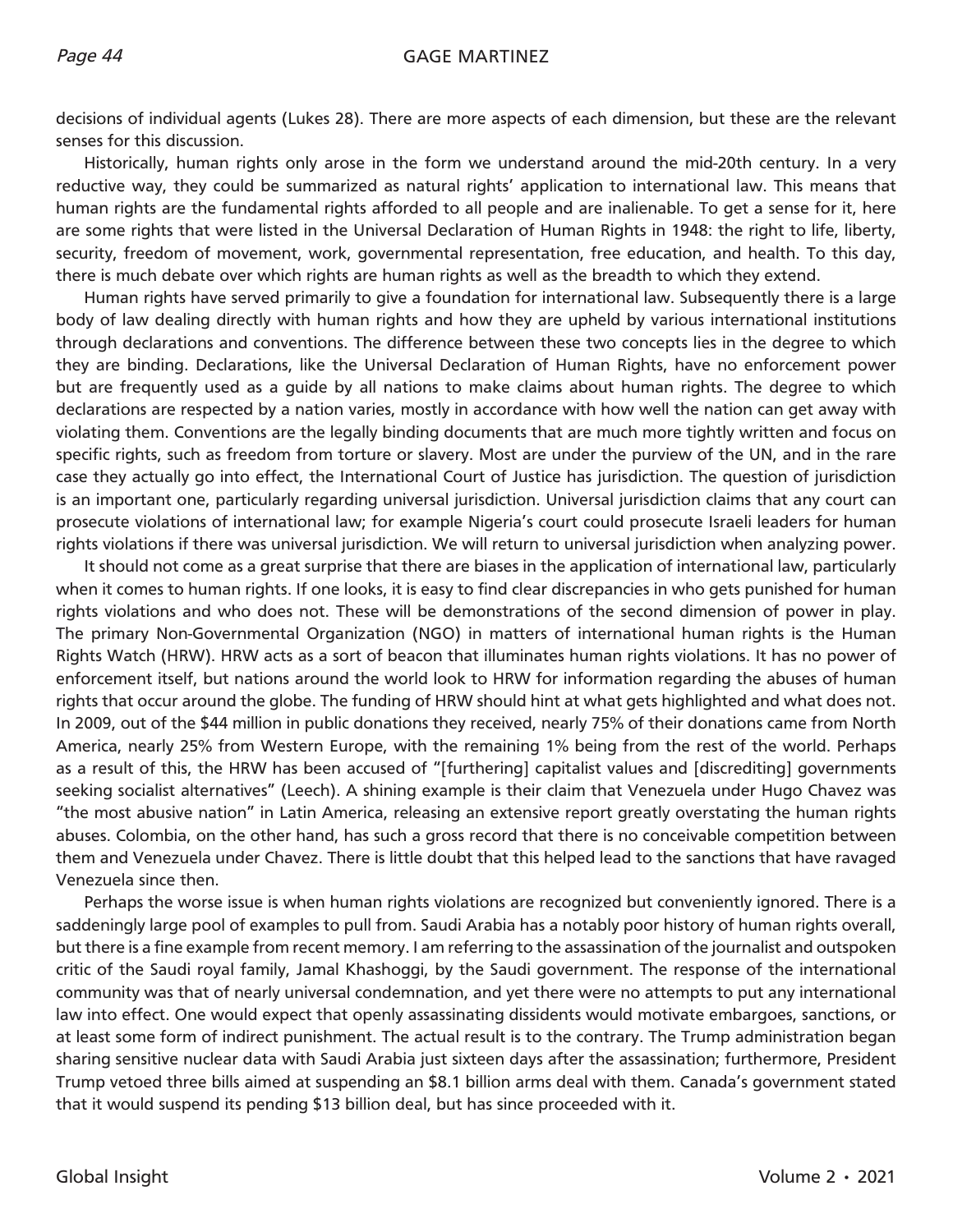Human rights abuses are willingly ignored when it is in the interest of powerful nations to do so, as with the Saudi arms deal and countless others, and are exaggerated when a nation falls out of line with the Western hegemon, as with Venezuela. To be clear, this is not just in the case of the power of western nations. Other nations with power have exercised human rights in this manner as well, as seen in the UN during the Cold War for example. During the 1970s and 80s, Israel, Chile, and apartheid South Africa gained their rightful status as pariah states. In an analysis of time spent in the UN General Assembly from 1955 to 1988 discussing human rights, these three states virtually dominated discussion. Almost entirely absent from the discussion were the Soviet allied nations, such as Poland and Afghanistan. Similarly absent was any discussion of the atrocities being committed in East Timor by Indonesia, which was backed by western power, as well as other western allied regimes. The force with more power and influence at the UN at the time, be it US or Soviet allies, determined the human rights abuses which were brought into focus. And indeed the US and USSR in particular were "among the most biased of all countries in the United Nations when it [came] to human rights" (Donnelly 299). And accordingly, those nations which had little power but great prestige, such as the Netherlands, showed a much more even record in addressing human rights.

When it comes to powerful nations, it is clear that the usage of human rights either in rhetoric or enforcement is more a tool for national interests than any actual commitment to the rights themselves. Reading an address by the former Secretary of State under the Clinton administration, Madeleine Albright, highlights this in a stark manner. She lambasts Saddam Hussein's regime in Iraq for refusing to "sell oil to buy food" (Albright 599). She continues to criticize the regime for investing in "residential and infrastructure projects that benefit a very few." This is all part of a call to enforce international human rights law. And indeed, in her view international law was designed to "one day defeat communism and promote democratic values and respect for human rights around the world." It would appear that Iraq only came under fire from the Clinton administration as a result of being a target of US power, not because of any legitimate reverence for human rights.

Thus far these have all been demonstrations of second dimensional power. Third dimensional power, however, is even more manipulative. The third dimension of power allows those in power to determine what rights are human rights at all. This is a subtle, but massively important ability. There is a hint given in Albright's line about "democratic values." This is significant because it is not just making a claim about which nation violated human rights or not, it makes a fundamental value judgment about rights themselves. Noam Chomsky reveals a way to decode this. "Democracy has an official meaning which is something like [the public running their own affairs]," but the meaning that is commonly used is quite different. "Something is democracy if it is run by the business classes" (Chomsky 66). The idea behind this is that, in rhetoric, the West is synonymous with democracy, and it is democracy that economically strong western nations spread throughout the world. That is an idealistic portrayal of international affairs, to say the least. A more realistic idea is that these nations are, due to their economic systems, dominated by business interests, and therefore those interests extend to international policy. What is being spread is not democracy, but economic power.

There have only been a handful of nations that have enacted universal jurisdiction, and the list says a lot. It is almost solely composed of the economically dominant western nations. One notable exception is Malaysia, who tried the architects of the Iraq war *in absentia* and convicted many of them. They then referred their decision to the International Court of Justice where it was completely ignored. Malaysia's attempt to hold George W. Bush and Tony Blair accountable for their real war crimes was an almost comically vain effort; that should say something about the power of western nations internationally.

It is clear that the bias in the definition of human rights has its underpinnings in economic power, but how is that manifested? First we must consider the Second Bill of Rights, proposed by President Franklin D. Roosevelt in 1944. It enumerated economic rights, such as the right to employment, to housing, to healthcare, to education and more. Those rights are all but alien to an American now. It is a generalization, but the extent to which economic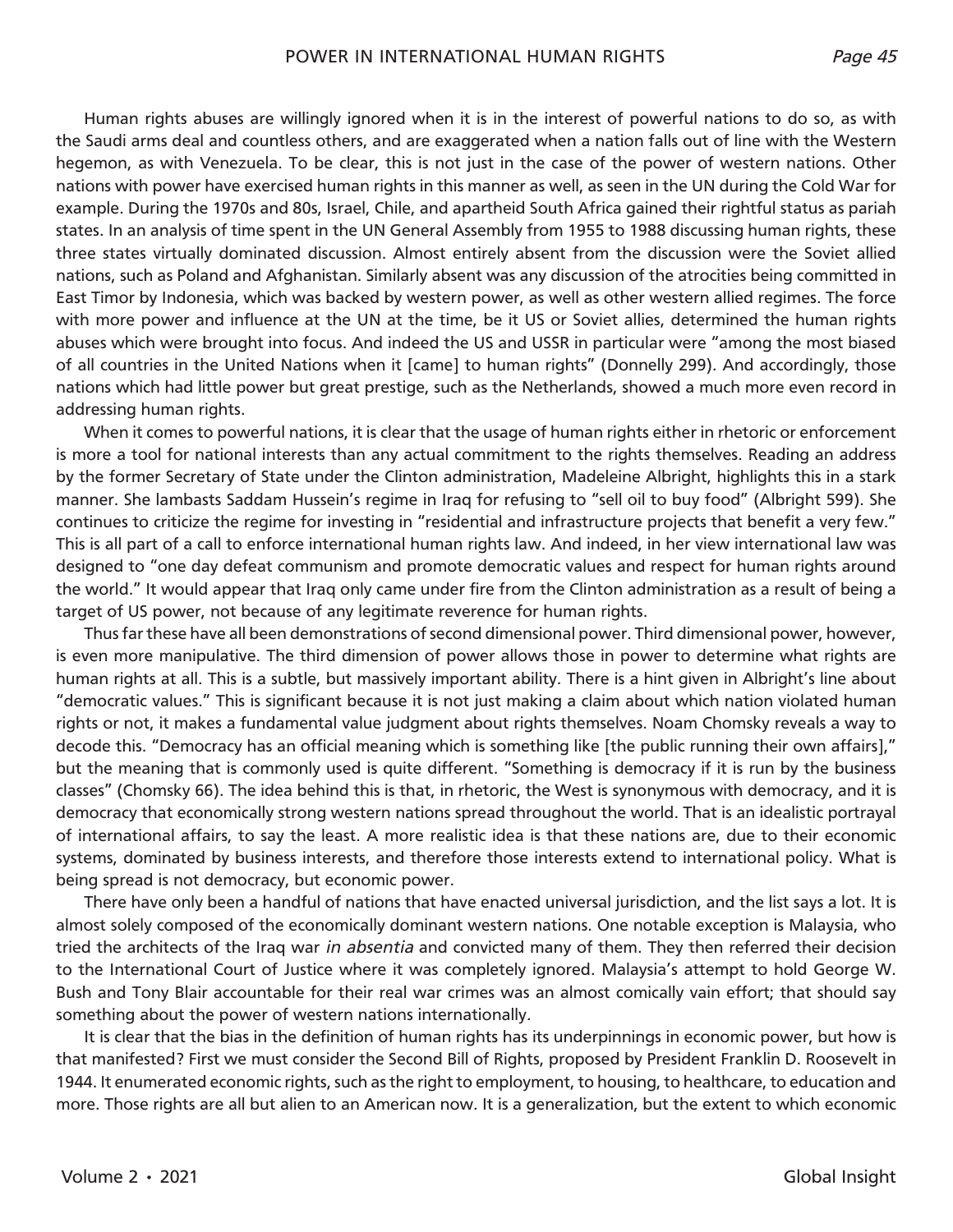### Page 46 GAGE MARTINEZ

and social rights are recognized as human rights largely depends on the strength of the "democracy." Democracy here means, as Chomsky put it, a government "run by the business class." This is reflected in international policy as well. The US, along with most western nations, are concerned primarily with promoting "civil and political rights," and refuse to recognize the "requirement of governments to guarantee . . . social and economic rights" (Leech). As discussed before, there is little concern with civil and political rights either, and when there is, there is bias towards certain elements over others: for example, racial discrimination more than political censorship (Donnelly 285). The mere fact that economic and social rights, despite being more fundamental than civil and political ones, are not often elevated to the level of human rights is a haunting exercise of third dimensional power. If the right to healthcare were taken as seriously as, say, freedom from racial discrimination, it is not hard to imagine what sort of reaction the international community would have to the US medical system. Similarly, if the right to employment was a serious international concern, virtually every nation on the planet, particularly the powerful capitalist nations, would be horrific violators of human rights. In the realm of economic rights the powerful nations would be as guilty as any other nation. In terms of civil and political rights, yes, powerful nations often ignore their own violations yet punish those same violations in other countries. However the less powerful nations have much worse records on those rights. The problem is not that the less powerful nations are being held accountable, but that they are being held accountable unequally. For social and economic rights, no one is being held accountable at all on an international scale. That is third dimensional power.

This three-dimensional approach to power is important when considering international politics. The differences between the second and third dimensions can lead one to very different conclusions. In the second dimension, power is exerted by powerful political entities in matters of civil or political rights. The conflict is direct, though it has its subversions. The interests violated are, accordingly, political or civil ones. The third dimension changes the dynamic. Power is exerted by business interests in matters of social and economic rights. And if social and economic rights are wholesale ignored or denied, there is no justice involving them. Furthermore, these business interests drive most political interests, at least for powerful capitalist nations such as the US. In the third dimension as well, it is the general populace who are having power exerted on them by the dominant business class, instead of one state by another in second dimensional power.

The obvious conclusion to be drawn here is the recognition of the absurd power of business interests, as well as a need for increased awareness of economic rights. Power operates in insidious ways; its strength comes from its secrecy. Once revealed, however, systems and attitudes can change with surprising rapidity. Though that itself is the challenge: if this malignant influence on human rights is shown, toppling it should prove to be a doable task.